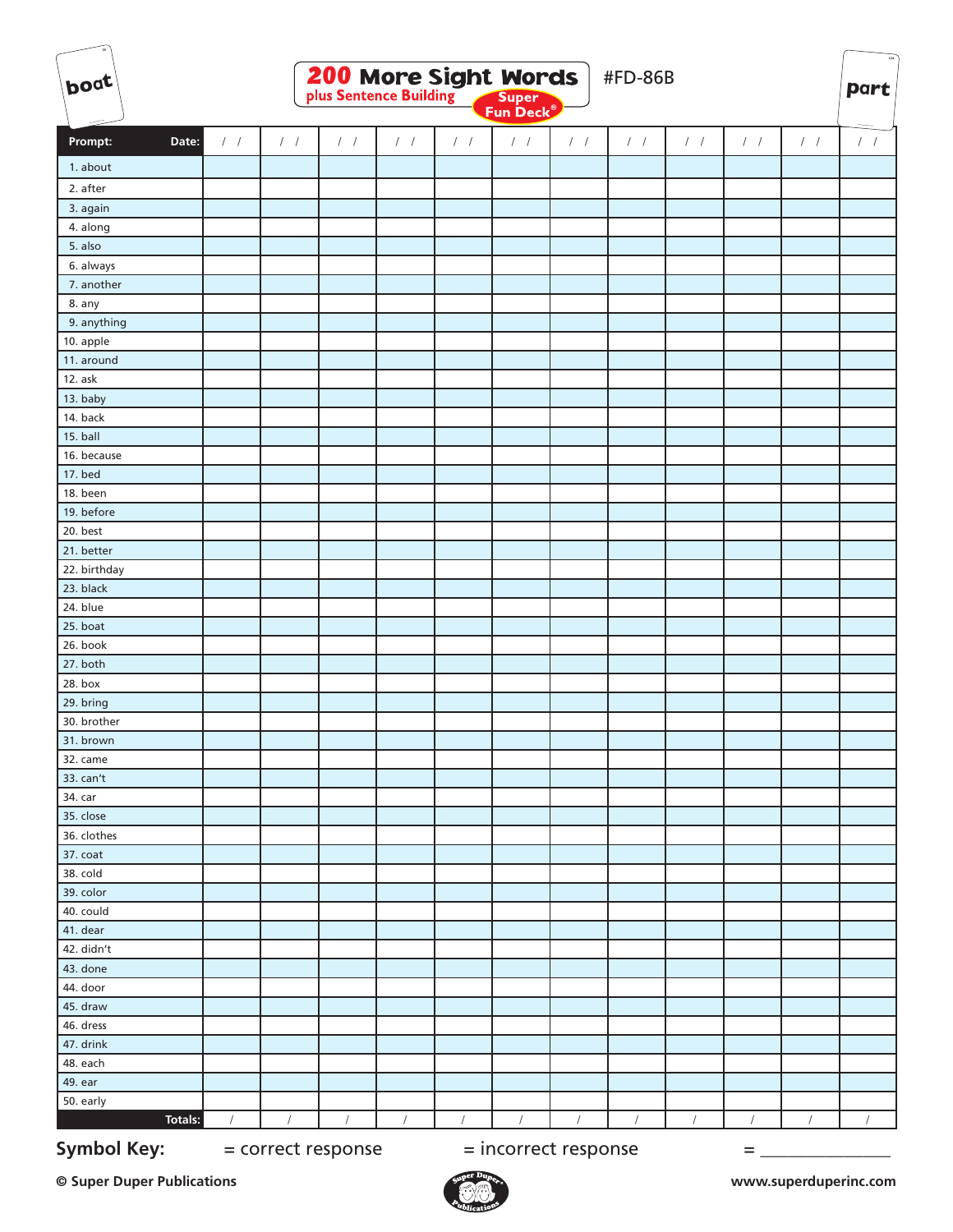| boat                 |                  |                    | <b>200 More Sight Words</b> |               |            | Super<br>Fun Deck <sup>®</sup> |               | #FD-86B           |            |               |                   | $\mathbf{12}_4$<br><b>part</b> |
|----------------------|------------------|--------------------|-----------------------------|---------------|------------|--------------------------------|---------------|-------------------|------------|---------------|-------------------|--------------------------------|
|                      |                  |                    |                             |               |            |                                |               |                   |            |               |                   |                                |
| Prompt:<br>Date:     | $\left  \right $ | $\frac{1}{2}$      | $/$ /                       | $\frac{1}{2}$ | $/$ /      | $\prime$ $\prime$              | $\frac{1}{2}$ | $\prime$ $\prime$ | $/$ $/$    | $\frac{1}{2}$ | $\cal I$ $\cal I$ | $1 - 1$                        |
| 51. eight            |                  |                    |                             |               |            |                                |               |                   |            |               |                   |                                |
| 52. end              |                  |                    |                             |               |            |                                |               |                   |            |               |                   |                                |
| 53. eyes             |                  |                    |                             |               |            |                                |               |                   |            |               |                   |                                |
| 54. face             |                  |                    |                             |               |            |                                |               |                   |            |               |                   |                                |
| 55. far              |                  |                    |                             |               |            |                                |               |                   |            |               |                   |                                |
| 56. fat              |                  |                    |                             |               |            |                                |               |                   |            |               |                   |                                |
| 57. father           |                  |                    |                             |               |            |                                |               |                   |            |               |                   |                                |
| <b>58. find</b>      |                  |                    |                             |               |            |                                |               |                   |            |               |                   |                                |
| 59. fine             |                  |                    |                             |               |            |                                |               |                   |            |               |                   |                                |
| 60. fire             |                  |                    |                             |               |            |                                |               |                   |            |               |                   |                                |
| 61. first            |                  |                    |                             |               |            |                                |               |                   |            |               |                   |                                |
| 62. food             |                  |                    |                             |               |            |                                |               |                   |            |               |                   |                                |
| 63. foward           |                  |                    |                             |               |            |                                |               |                   |            |               |                   |                                |
| 64. found            |                  |                    |                             |               |            |                                |               |                   |            |               |                   |                                |
| 65. friend           |                  |                    |                             |               |            |                                |               |                   |            |               |                   |                                |
| 66. got              |                  |                    |                             |               |            |                                |               |                   |            |               |                   |                                |
| 67. green            |                  |                    |                             |               |            |                                |               |                   |            |               |                   |                                |
| 68. hand             |                  |                    |                             |               |            |                                |               |                   |            |               |                   |                                |
| 69. happy            |                  |                    |                             |               |            |                                |               |                   |            |               |                   |                                |
| 70. hard             |                  |                    |                             |               |            |                                |               |                   |            |               |                   |                                |
| 71. hat              |                  |                    |                             |               |            |                                |               |                   |            |               |                   |                                |
| 72. head             |                  |                    |                             |               |            |                                |               |                   |            |               |                   |                                |
| 73. hear             |                  |                    |                             |               |            |                                |               |                   |            |               |                   |                                |
| 74. high             |                  |                    |                             |               |            |                                |               |                   |            |               |                   |                                |
| 75. home<br>76. hope |                  |                    |                             |               |            |                                |               |                   |            |               |                   |                                |
| 77. hot              |                  |                    |                             |               |            |                                |               |                   |            |               |                   |                                |
| 78. hurt             |                  |                    |                             |               |            |                                |               |                   |            |               |                   |                                |
| 79. ice              |                  |                    |                             |               |            |                                |               |                   |            |               |                   |                                |
| 80. into             |                  |                    |                             |               |            |                                |               |                   |            |               |                   |                                |
| 81. its              |                  |                    |                             |               |            |                                |               |                   |            |               |                   |                                |
| 82. kind             |                  |                    |                             |               |            |                                |               |                   |            |               |                   |                                |
| 83. know             |                  |                    |                             |               |            |                                |               |                   |            |               |                   |                                |
| 84. last             |                  |                    |                             |               |            |                                |               |                   |            |               |                   |                                |
| 85. laugh            |                  |                    |                             |               |            |                                |               |                   |            |               |                   |                                |
| 86. leaf             |                  |                    |                             |               |            |                                |               |                   |            |               |                   |                                |
| 87. leave            |                  |                    |                             |               |            |                                |               |                   |            |               |                   |                                |
| 88. left             |                  |                    |                             |               |            |                                |               |                   |            |               |                   |                                |
| 89. let              |                  |                    |                             |               |            |                                |               |                   |            |               |                   |                                |
| 90. letter           |                  |                    |                             |               |            |                                |               |                   |            |               |                   |                                |
| 91. live             |                  |                    |                             |               |            |                                |               |                   |            |               |                   |                                |
| 92. long             |                  |                    |                             |               |            |                                |               |                   |            |               |                   |                                |
| 93. longer           |                  |                    |                             |               |            |                                |               |                   |            |               |                   |                                |
| 94. love             |                  |                    |                             |               |            |                                |               |                   |            |               |                   |                                |
| 95. made             |                  |                    |                             |               |            |                                |               |                   |            |               |                   |                                |
| 96. man              |                  |                    |                             |               |            |                                |               |                   |            |               |                   |                                |
| 97. many             |                  |                    |                             |               |            |                                |               |                   |            |               |                   |                                |
| 98. may              |                  |                    |                             |               |            |                                |               |                   |            |               |                   |                                |
| 99. men              |                  |                    |                             |               |            |                                |               |                   |            |               |                   |                                |
| 100. might           |                  | $\prime$           |                             | $\sqrt{ }$    |            |                                |               | $\sqrt{ }$        |            | $\sqrt{ }$    | $\sqrt{ }$        | $\sqrt{ }$                     |
| <b>Totals:</b>       | $\sqrt{2}$       |                    | $\sqrt{ }$                  |               | $\sqrt{2}$ | $\sqrt{ }$                     | $\sqrt{2}$    |                   | $\sqrt{ }$ |               |                   |                                |
| <b>Symbol Key:</b>   |                  | = correct response |                             |               |            | = incorrect response           |               |                   |            | Ξ             |                   |                                |

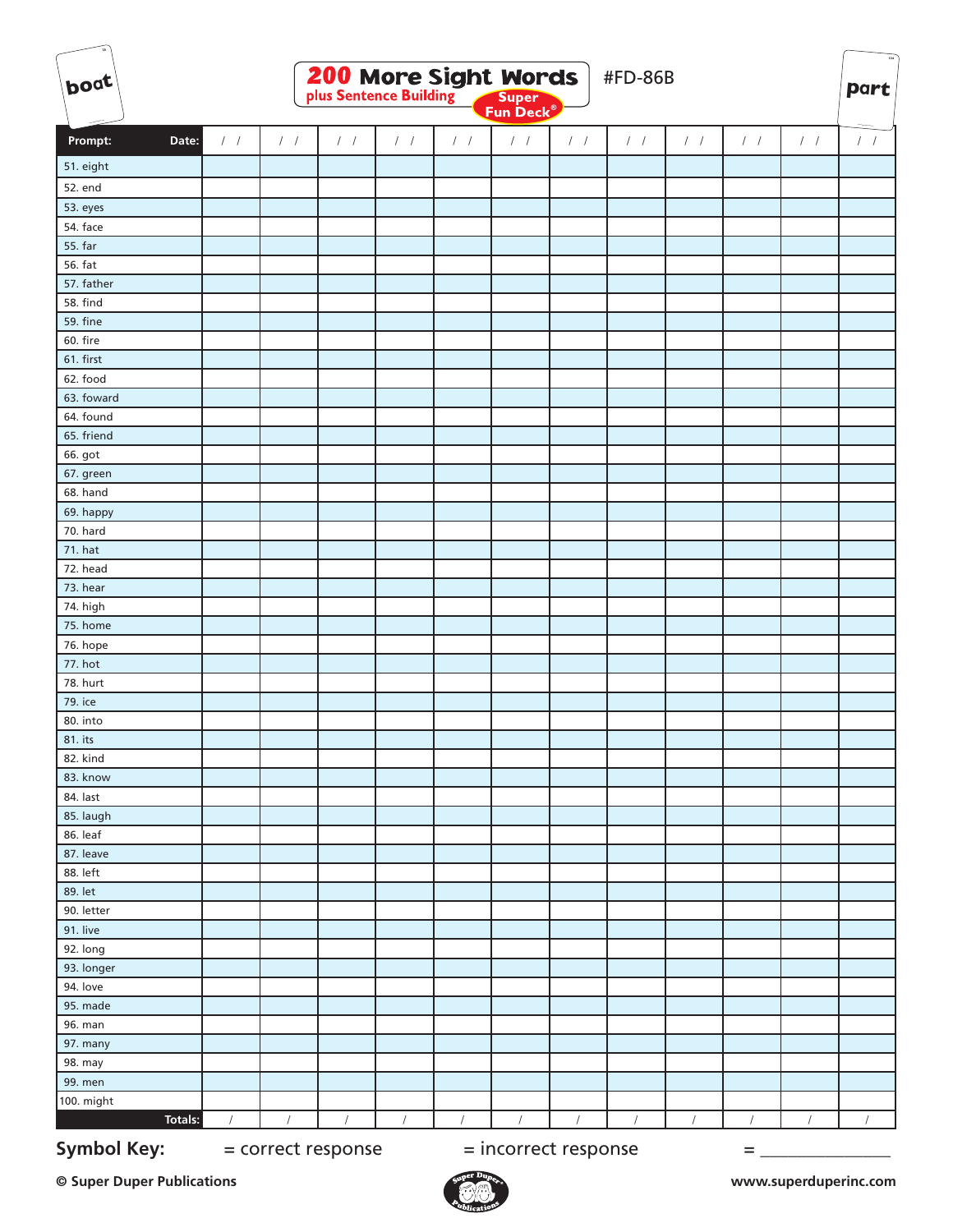| boat                   |                  |               | <b>200 More Sight Words</b> |               |               | <b>Super</b><br>Fun Deck® |                        | <b>#FD-86B</b> |               |               |               | $\mathbf{12}_4$<br>part |
|------------------------|------------------|---------------|-----------------------------|---------------|---------------|---------------------------|------------------------|----------------|---------------|---------------|---------------|-------------------------|
| Prompt:<br>Date:       | $\left  \right $ | $\frac{1}{2}$ | 1 <sup>1</sup>              | $\frac{1}{2}$ | $\frac{1}{2}$ | $\cal I$ $\cal I$         | $\left  \quad \right $ | $/$ /          | $\frac{1}{2}$ | $\frac{1}{2}$ | $\frac{1}{2}$ | $/$ $/$                 |
|                        |                  |               |                             |               |               |                           |                        |                |               |               |               |                         |
| 101. money             |                  |               |                             |               |               |                           |                        |                |               |               |               |                         |
| 102. more              |                  |               |                             |               |               |                           |                        |                |               |               |               |                         |
| 103. morning           |                  |               |                             |               |               |                           |                        |                |               |               |               |                         |
| 104. most              |                  |               |                             |               |               |                           |                        |                |               |               |               |                         |
| 105. mother            |                  |               |                             |               |               |                           |                        |                |               |               |               |                         |
| 106. much<br>107. must |                  |               |                             |               |               |                           |                        |                |               |               |               |                         |
| 108. near              |                  |               |                             |               |               |                           |                        |                |               |               |               |                         |
|                        |                  |               |                             |               |               |                           |                        |                |               |               |               |                         |
| 109. never             |                  |               |                             |               |               |                           |                        |                |               |               |               |                         |
| 110. next              |                  |               |                             |               |               |                           |                        |                |               |               |               |                         |
| 111. night             |                  |               |                             |               |               |                           |                        |                |               |               |               |                         |
| 112. nine              |                  |               |                             |               |               |                           |                        |                |               |               |               |                         |
| 113. o'clock           |                  |               |                             |               |               |                           |                        |                |               |               |               |                         |
| 114. off               |                  |               |                             |               |               |                           |                        |                |               |               |               |                         |
| 115. only              |                  |               |                             |               |               |                           |                        |                |               |               |               |                         |
| 116. open              |                  |               |                             |               |               |                           |                        |                |               |               |               |                         |
| 117. orange            |                  |               |                             |               |               |                           |                        |                |               |               |               |                         |
| 118. order             |                  |               |                             |               |               |                           |                        |                |               |               |               |                         |
| 119. other             |                  |               |                             |               |               |                           |                        |                |               |               |               |                         |
| 120. our               |                  |               |                             |               |               |                           |                        |                |               |               |               |                         |
| 121. over              |                  |               |                             |               |               |                           |                        |                |               |               |               |                         |
| 122. own               |                  |               |                             |               |               |                           |                        |                |               |               |               |                         |
| 123. pair              |                  |               |                             |               |               |                           |                        |                |               |               |               |                         |
| 124. part              |                  |               |                             |               |               |                           |                        |                |               |               |               |                         |
| 125. people            |                  |               |                             |               |               |                           |                        |                |               |               |               |                         |
| 126. pick              |                  |               |                             |               |               |                           |                        |                |               |               |               |                         |
| 127. play              |                  |               |                             |               |               |                           |                        |                |               |               |               |                         |
| 128. please            |                  |               |                             |               |               |                           |                        |                |               |               |               |                         |
| 129. present           |                  |               |                             |               |               |                           |                        |                |               |               |               |                         |
| 130. pretty            |                  |               |                             |               |               |                           |                        |                |               |               |               |                         |
| 131. pull              |                  |               |                             |               |               |                           |                        |                |               |               |               |                         |
| 132. purple            |                  |               |                             |               |               |                           |                        |                |               |               |               |                         |
| 133. ran               |                  |               |                             |               |               |                           |                        |                |               |               |               |                         |
| 134. read              |                  |               |                             |               |               |                           |                        |                |               |               |               |                         |
| 135. right             |                  |               |                             |               |               |                           |                        |                |               |               |               |                         |
| 136. run               |                  |               |                             |               |               |                           |                        |                |               |               |               |                         |
| 137. same              |                  |               |                             |               |               |                           |                        |                |               |               |               |                         |
| 138. sat               |                  |               |                             |               |               |                           |                        |                |               |               |               |                         |
| 139. say               |                  |               |                             |               |               |                           |                        |                |               |               |               |                         |
| 140. school            |                  |               |                             |               |               |                           |                        |                |               |               |               |                         |
| 141. second            |                  |               |                             |               |               |                           |                        |                |               |               |               |                         |
| 142. seem              |                  |               |                             |               |               |                           |                        |                |               |               |               |                         |
| 143. set               |                  |               |                             |               |               |                           |                        |                |               |               |               |                         |
| 144. seven             |                  |               |                             |               |               |                           |                        |                |               |               |               |                         |
| 145. shall             |                  |               |                             |               |               |                           |                        |                |               |               |               |                         |
| 146. should            |                  |               |                             |               |               |                           |                        |                |               |               |               |                         |
| 147. show              |                  |               |                             |               |               |                           |                        |                |               |               |               |                         |
| 148. sister            |                  |               |                             |               |               |                           |                        |                |               |               |               |                         |
| 149. six               |                  |               |                             |               |               |                           |                        |                |               |               |               |                         |
| 150. slow              |                  |               |                             |               |               |                           |                        |                |               |               |               |                         |
| Totals:                |                  |               |                             | $\prime$      |               |                           |                        |                |               |               |               |                         |
| <b>Symbol Key:</b>     |                  |               | = correct response          |               |               | = incorrect response      |                        |                |               | =             |               |                         |

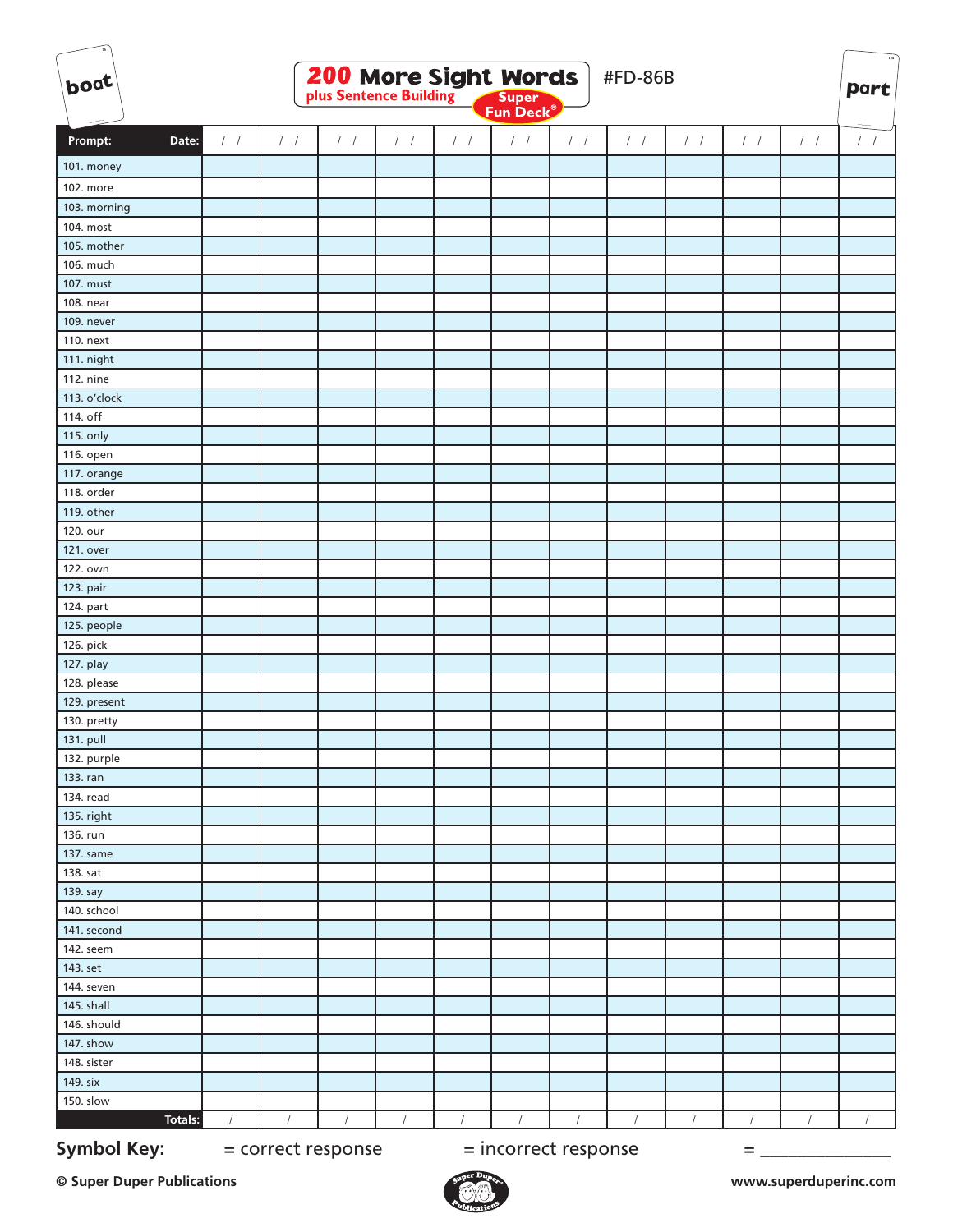| boat               | <b>200 More Sight Words</b><br>#FD-86B<br>Super<br>Fun Deck <sup>®</sup> |               |                    |               |                        |                      |               |            |               | <b>part</b>   |               |          |
|--------------------|--------------------------------------------------------------------------|---------------|--------------------|---------------|------------------------|----------------------|---------------|------------|---------------|---------------|---------------|----------|
|                    |                                                                          |               |                    |               |                        |                      |               |            |               |               |               |          |
| Prompt:<br>Date:   | $\left  \right $                                                         | $\frac{1}{2}$ | $/$ /              | $\frac{1}{2}$ | $\left  \quad \right $ | $/$ /                | $\frac{1}{2}$ | $/$ $/$    | $\frac{1}{2}$ | $\frac{1}{2}$ | $\frac{1}{2}$ | $1 - 1$  |
| 151. soon          |                                                                          |               |                    |               |                        |                      |               |            |               |               |               |          |
| 152. stand         |                                                                          |               |                    |               |                        |                      |               |            |               |               |               |          |
| 153. star          |                                                                          |               |                    |               |                        |                      |               |            |               |               |               |          |
| 154. such          |                                                                          |               |                    |               |                        |                      |               |            |               |               |               |          |
| 155. sure          |                                                                          |               |                    |               |                        |                      |               |            |               |               |               |          |
| 156. take          |                                                                          |               |                    |               |                        |                      |               |            |               |               |               |          |
| 157. tell          |                                                                          |               |                    |               |                        |                      |               |            |               |               |               |          |
| 158. ten           |                                                                          |               |                    |               |                        |                      |               |            |               |               |               |          |
| 159. than          |                                                                          |               |                    |               |                        |                      |               |            |               |               |               |          |
| 160. their         |                                                                          |               |                    |               |                        |                      |               |            |               |               |               |          |
| 161. then          |                                                                          |               |                    |               |                        |                      |               |            |               |               |               |          |
| 162. these         |                                                                          |               |                    |               |                        |                      |               |            |               |               |               |          |
| 163. thing         |                                                                          |               |                    |               |                        |                      |               |            |               |               |               |          |
| 164. think         |                                                                          |               |                    |               |                        |                      |               |            |               |               |               |          |
| 165. third         |                                                                          |               |                    |               |                        |                      |               |            |               |               |               |          |
| 166. though        |                                                                          |               |                    |               |                        |                      |               |            |               |               |               |          |
| 167. time          |                                                                          |               |                    |               |                        |                      |               |            |               |               |               |          |
| 168. today         |                                                                          |               |                    |               |                        |                      |               |            |               |               |               |          |
| 169. together      |                                                                          |               |                    |               |                        |                      |               |            |               |               |               |          |
| 170. too           |                                                                          |               |                    |               |                        |                      |               |            |               |               |               |          |
| 171. took          |                                                                          |               |                    |               |                        |                      |               |            |               |               |               |          |
| 172. town          |                                                                          |               |                    |               |                        |                      |               |            |               |               |               |          |
| 173. tree          |                                                                          |               |                    |               |                        |                      |               |            |               |               |               |          |
| 174. turn          |                                                                          |               |                    |               |                        |                      |               |            |               |               |               |          |
| 175. under         |                                                                          |               |                    |               |                        |                      |               |            |               |               |               |          |
| 176. until         |                                                                          |               |                    |               |                        |                      |               |            |               |               |               |          |
| 177. upon          |                                                                          |               |                    |               |                        |                      |               |            |               |               |               |          |
| 178. us            |                                                                          |               |                    |               |                        |                      |               |            |               |               |               |          |
| 179. use           |                                                                          |               |                    |               |                        |                      |               |            |               |               |               |          |
| 180. van           |                                                                          |               |                    |               |                        |                      |               |            |               |               |               |          |
| 181. very          |                                                                          |               |                    |               |                        |                      |               |            |               |               |               |          |
| 182. walk          |                                                                          |               |                    |               |                        |                      |               |            |               |               |               |          |
| 183. want          |                                                                          |               |                    |               |                        |                      |               |            |               |               |               |          |
| 184. wash          |                                                                          |               |                    |               |                        |                      |               |            |               |               |               |          |
| 185. way           |                                                                          |               |                    |               |                        |                      |               |            |               |               |               |          |
| 186. well          |                                                                          |               |                    |               |                        |                      |               |            |               |               |               |          |
| 187. went          |                                                                          |               |                    |               |                        |                      |               |            |               |               |               |          |
| 188. were          |                                                                          |               |                    |               |                        |                      |               |            |               |               |               |          |
| 189. which         |                                                                          |               |                    |               |                        |                      |               |            |               |               |               |          |
| 190. while         |                                                                          |               |                    |               |                        |                      |               |            |               |               |               |          |
| 191. white         |                                                                          |               |                    |               |                        |                      |               |            |               |               |               |          |
| 192. why           |                                                                          |               |                    |               |                        |                      |               |            |               |               |               |          |
| 193. wish          |                                                                          |               |                    |               |                        |                      |               |            |               |               |               |          |
| 194. woman         |                                                                          |               |                    |               |                        |                      |               |            |               |               |               |          |
| 195. work          |                                                                          |               |                    |               |                        |                      |               |            |               |               |               |          |
| 196. would         |                                                                          |               |                    |               |                        |                      |               |            |               |               |               |          |
| 197. year          |                                                                          |               |                    |               |                        |                      |               |            |               |               |               |          |
| 198. yellow        |                                                                          |               |                    |               |                        |                      |               |            |               |               |               |          |
| 199. yesterday     |                                                                          |               |                    |               |                        |                      |               |            |               |               |               |          |
| 200. yours         |                                                                          |               |                    |               |                        |                      |               |            |               |               |               |          |
| <b>Totals:</b>     | $\sqrt{ }$                                                               | $\sqrt{ }$    | $\sqrt{ }$         | $\sqrt{ }$    | $\sqrt{2}$             | $\sqrt{ }$           | $\sqrt{2}$    | $\sqrt{ }$ | $\sqrt{2}$    | $\prime$      | $\prime$      | $\prime$ |
| <b>Symbol Key:</b> |                                                                          |               | = correct response |               |                        | = incorrect response |               |            |               | $=$           |               |          |